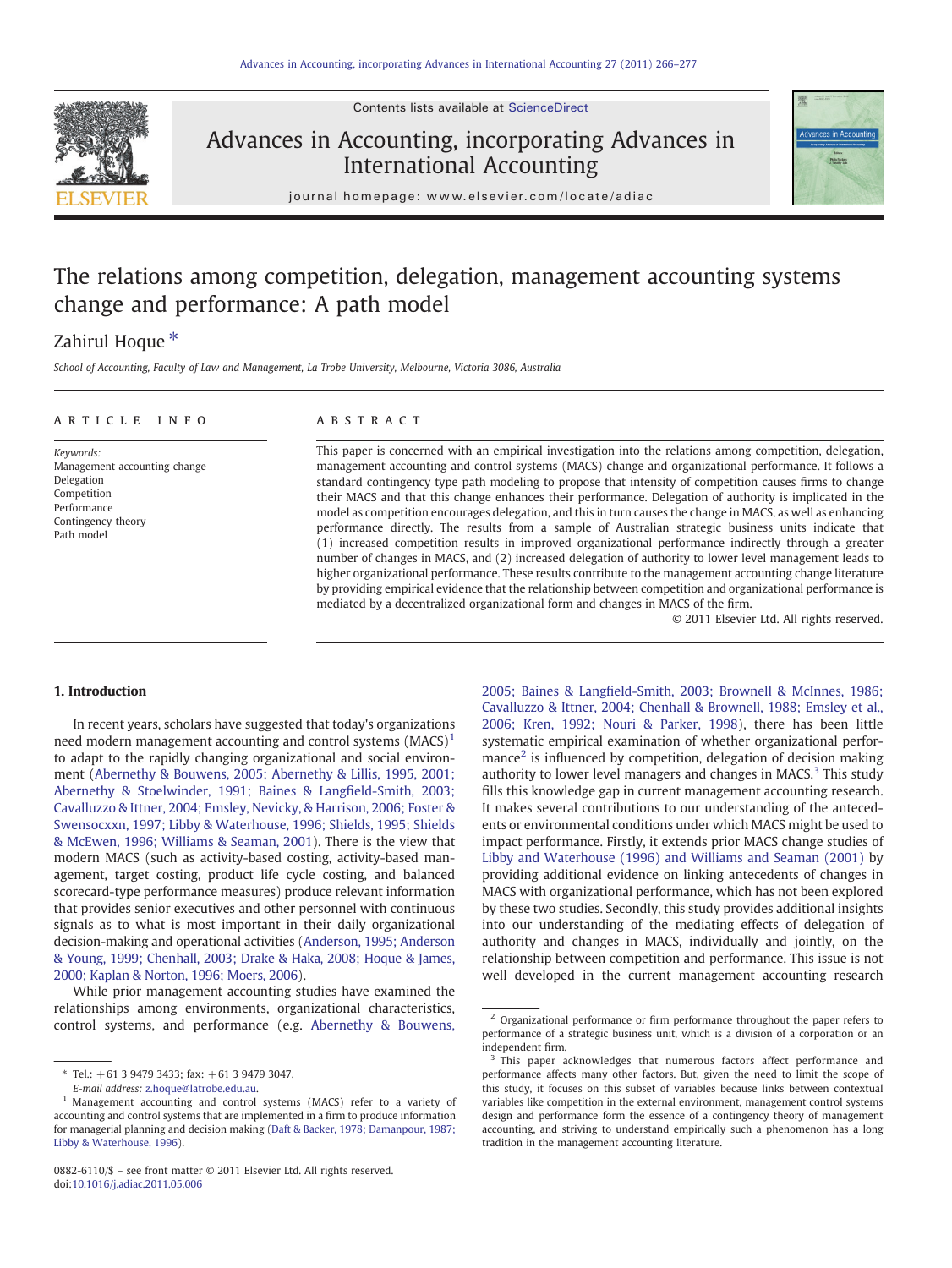literature. Finally, the study's use of a path approach in theorizing the research problems facilitates the generation of valuable insights into the subject phenomenon.

The next section presents a literature review and develops the hypotheses. [Section 3](#page--1-0) describes the research method. Next, [Section 4](#page--1-0) presents the research results. The final section offers conclusions and outlines the limitations of the study.

#### 2. Literature and hypotheses

This study uses the mediating or intervening notion of contingency theory ([Chenhall & Chapman, 2006; Drazin & Van de Ven, 1985;](#page--1-0) [Gerdin & Greeve, 2004](#page--1-0)) to examine whether delegation of authority and changes in MACS mediate, or intervene the relationship between competition and performance. Fig. 1 presents the theoretical model of the study. As shown in Fig. 1, both the delegation of authority and changes in MACS are the intervening variables, competition is the independent variable and performance is the dependent variable. The expected relationships among the variables are presented in turn.

#### 2.1. Competition and delegation of authority

[Chandler \(1962\)](#page--1-0) suggests that delegation of authority is necessary for firms that wish to respond to changes in the marketplace. Another landmark study by [Lawrence and Lorsch \(1967\)](#page--1-0) puts forward the idea that firms whose internal organizational processes are consistent with their external environmental demands tend to be organizationally more effective. Several studies in the organizational and accounting fields have followed this tradition and have found empirical support (for example, see [Aiken & Hage, 1971; Bruns & Waterhouse, 1975; Chenhall](#page--1-0) [& Morris, 1986; Damanpour, 1991; Khandwalla, 1972, 1973; Kimberly &](#page--1-0) [Evanisko, 1981; Libby & Waterhouse, 1996; Merchant, 1984; Merchant](#page--1-0) [& Manzoni, 1989; Moch & Morse, 1977; Moers, 2006; Thompson, 1967](#page--1-0)). These studies suggest that the problem of managing external environments such as competition involves a balance between allowing each organization the independence to react to its environmental demands through organizational changes and needing to control and integrate the work of all divisions that make up the firm ([Libby & Waterhouse,](#page--1-0) [1996](#page--1-0)). There is also the view that broadening the scope of lower-level managers' activities by delegating more decision-making authority provides business units with significant degrees of freedom to make trade-offs among these activities ([Jensen, 2001; Prendergast, 2002](#page--1-0); see also [Moers, 2006,](#page--1-0) p. 900).

In this study, it is deemed that competition would affect delegation choice. Market competition is one of the key elements of a firm's external environment [\(Krishnan, 2005; Krishnan, Luft, & Shields,](#page--1-0) [2002; Libby & Waterhouse, 1996; Mia & Chenhall, 1994](#page--1-0)). The study uses [Khandwalla's \(1972\)](#page--1-0) five sources of competition, namely (a) competition for raw materials, parts and equipment, (b) competition for technical personnel such as engineers, accountants, programmers, (c) competition in promotion, advertising, selling and distribution, (d) competition in quality and variety of products, and (e) price competition in their main line of business. Intensity of these competition factors has an immense impact on the internal organization of the firm [\(Khandwalla, 1972, 1977; Lawrence & Lorsch,](#page--1-0) [1967\)](#page--1-0). [Gailbraith's \(1977\)](#page--1-0) core "exogenous" variable is environmental uncertainty, much of which is caused by competition. [Gailbraith](#page--1-0) [\(1977\)](#page--1-0) recognized that companies have multiple responses to uncertainty. Delegation of authority is one possible response.

The above discussion suggests that as market competition intensifies often in today's rapidly changing business environment, the level of delegation of authority should also change as an adaptive strategy. Thus, this study predicts that intensity of competition may lead senior management of the firm to delegate more authority to lower-level managers or divisions to deal with their day-to-day affairs. Stated formally in the form of the following hypothesis:

H1. Intensity of competition will be positively related to delegation of authority.

#### 2.2. Competition and changes in MACS

Prior contingency studies (e.g. [Hemmer, 1996; Hoque & Hopper,](#page--1-0) [1997; Khandwalla, 1972, 1974; Krishnan, 2005; Krishnan et al., 2002;](#page--1-0) [Libby & Waterhouse, 1996; Merchant, 1984](#page--1-0)) suggest that today's firms need MACS that can provide timely, accurate and relevant information on a wide range of issues, including product costs, productivity, quality, customer service, customer satisfaction, and profitability. [Kaplan \(1995, p. 6\)](#page--1-0) suggests that "The new competitive environment demands much more accurate cost and performance information on the firm's activities, processes, products, services, and customers." He [\(Kaplan, 1995](#page--1-0), p. 6) further argues that in competitive environments, managers must also have timely and accurate information to guide their learning and improvement activities information that will help make processes more efficient and more customer-focused.



Fig. 1. Theoretical model of the study (path diagram for organizational performance).